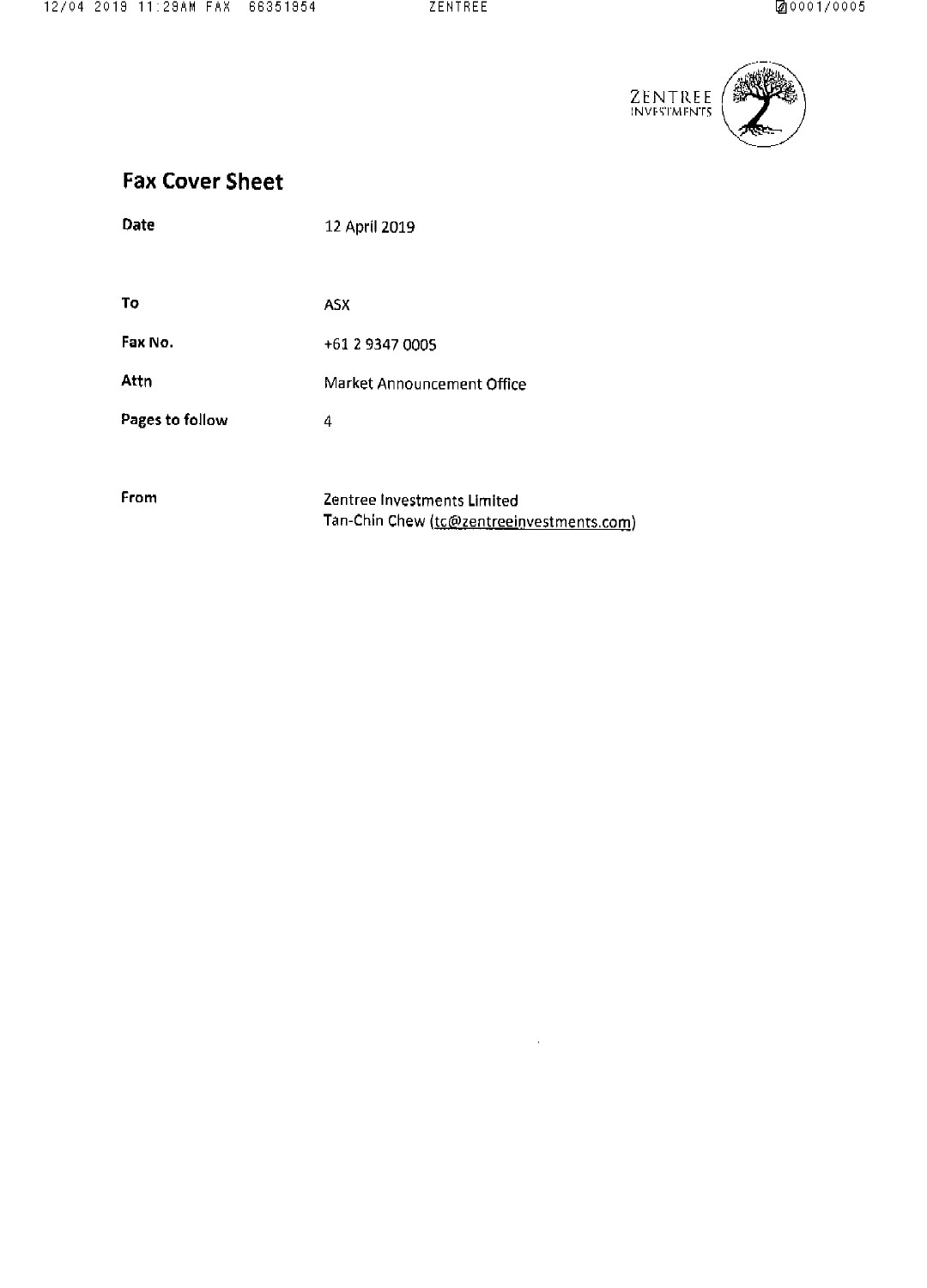604 page 1/2 15 July 2001

### Form 604

**Corporations Act 2001** Section 671B

# Notice of change of interests of substantial holder

| Lo Company Namo/Scheme                                                           | ENERGY RESOURCES OF AUSTRALIA LIMITED |  |
|----------------------------------------------------------------------------------|---------------------------------------|--|
| <b>ACN/ARSN</b>                                                                  | <b>008 550 865</b>                    |  |
| 1. Dotails of substantial holder(1)                                              |                                       |  |
| Name<br>ACN/ARSN (if applicable)                                                 | ZENTREE INVESTMENTS LIMITED           |  |
| There was a change in the interests of the<br>substantial holder on              | 10 / 04 / 2019                        |  |
| The previous notico was given to the company on<br>The previous notice was dated | 21 / 12 / 2018<br>19/12/2018          |  |

### 2. Previous and presont voting power

The total number of votes attached to all the voting shares in the company or voting Interests in the scheme that the substantial holder or an associate (2) had a relevant interest (3) In when last required, and when now required, to give a substantial holding notice to the company or scheme, are as follows:

| ----<br>Class of socurities (4) | Provious notice |                  | Present notice  |                         |
|---------------------------------|-----------------|------------------|-----------------|-------------------------|
|                                 | Person's votes  | Voting cower (5) | Person's votesh | Voting <u>power (5)</u> |
| ORDINARY SHARES<br>-----        | 71,584,561      | 13.83%           | 176,846,329     | 14.84%<br>---           |
|                                 |                 |                  |                 |                         |

#### 3. Changes in relevant interests

Particulars of each change in, or change in the nature of, a relevant interest of the substantial holder or an associate in voting securities of the company or scheme, since the<br>substantial holder was last required to give

| Date of<br>change      | Person whose<br>relevant interest<br>changed | Nature of<br>change (6) | Consideration<br>given in relation<br>to change (7) | Class and<br>number of<br>socurities<br>affected | Person's votes<br>affected            |
|------------------------|----------------------------------------------|-------------------------|-----------------------------------------------------|--------------------------------------------------|---------------------------------------|
| Refer to<br>Annexure A | .                                            |                         | ---                                                 |                                                  | <b>THE REAL PROPERTY</b>              |
|                        |                                              |                         |                                                     |                                                  | <b><i><u>PARK AND LONGING</u></i></b> |
|                        |                                              |                         |                                                     |                                                  |                                       |

#### 4. Present relevant interests

Particulars of each relevant interest of the substantial holder in voting securities after the change are as follows:

| Holder of<br>reluvant<br>Interest     | Registered<br>holder of<br>securitios                                    | ____________<br>Person entitled<br>to be registered.<br>as holder (8)                                                                                                                                                            | Naturo of<br>relevant<br>Interast (6) | Class and<br>number of<br>securities | Person's votes |
|---------------------------------------|--------------------------------------------------------------------------|----------------------------------------------------------------------------------------------------------------------------------------------------------------------------------------------------------------------------------|---------------------------------------|--------------------------------------|----------------|
| <b>ZENTREE</b><br><b>LINVESTMENTS</b> | <b>MISBC BANK AUSTRALIA</b><br>ILIMITRO                                  | EENTREE INVESTMENTS BENEFICIAL OWNER<br>LIMITED                                                                                                                                                                                  |                                       | 59.610.709                           | 59,610,709     |
| LIMYTED.                              | UP MORGAN NOMINEES<br>AUGUREALIA LIMITED                                 | <b>ZENTREE INVESTMENTS BENEFICIAL OWNER</b><br><b>FILITINIA</b>                                                                                                                                                                  |                                       | 115.045.013                          | 15,045,013     |
|                                       | CITICORP NOMINEES PTY ZENTREE INVESTMENTS BENEFICIAL OWNER<br><b>TTD</b> | and in the second the second second and the second and the second in the second in the second in the second in<br>Second in the second second in the second in the second in the second in the second in the second in the secon |                                       | 2,189,807                            | 2,109,007      |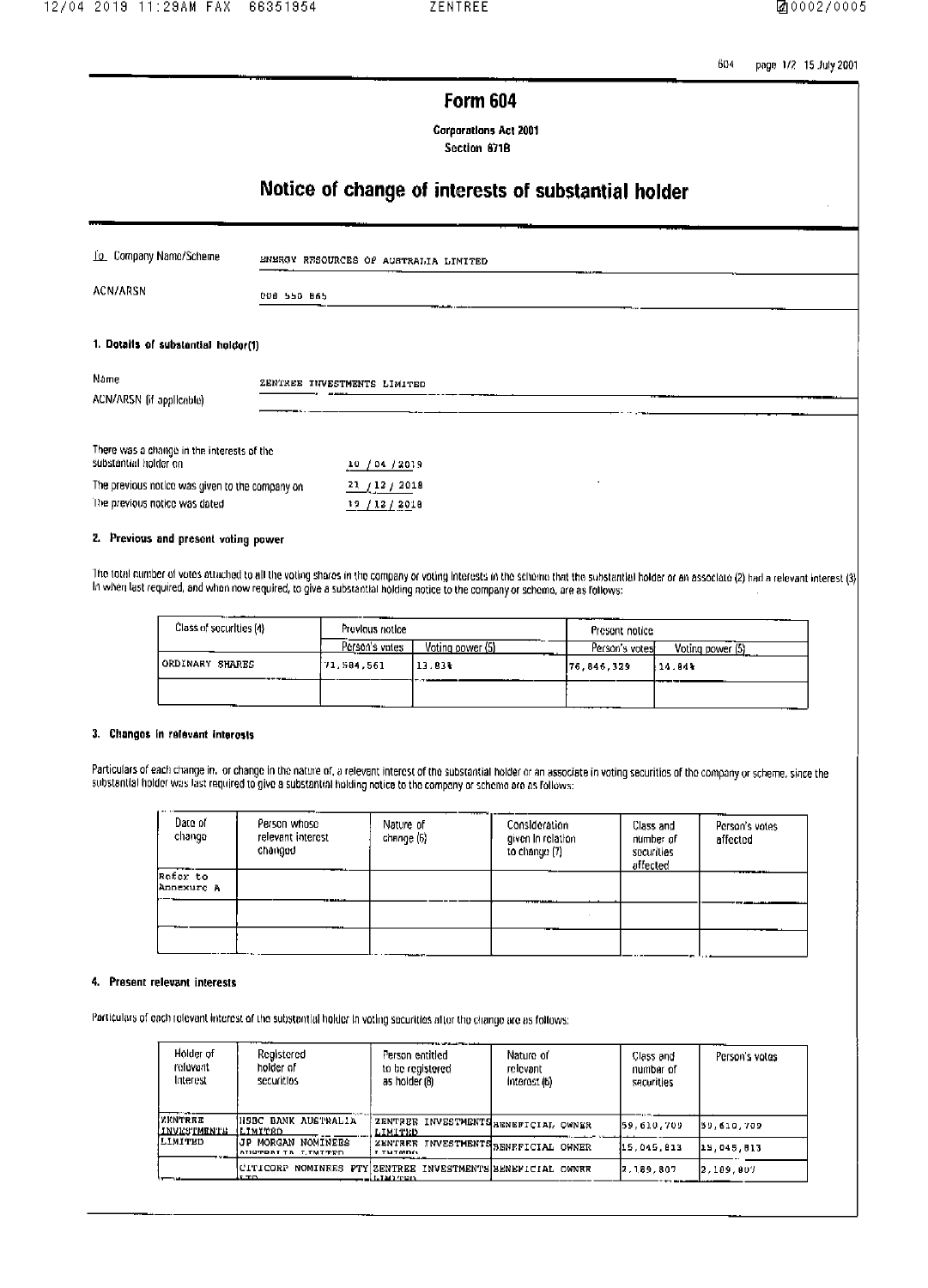#### 5. Changes in association

The persons who have become associates (2) of, ceased to be associates of, or have changed the naturo of their association (9) with the substantial holder in relation to voting Interests in the company or scheme are as follows:

| Name and ACN/ARSN (II)<br>m poolicable)<br>$\blacksquare$ | . .<br>--<br>Nature of association   |
|-----------------------------------------------------------|--------------------------------------|
| ---<br>--                                                 | .<br>                                |
| .<br>.                                                    | ______<br>$-$<br>$- -$<br>---<br>___ |

#### 6. Addresses

The addresses of persons named in this form are as follows:

| Name                              | <br>┳<br>Address                                      |  |
|-----------------------------------|-------------------------------------------------------|--|
| ZENTREE INVESTMENTS LIMITED<br>-- | (65 CHULIA STREET #45-04 OCBC CENTRE SINGAPORR 049513 |  |
|                                   | ---<br>णा                                             |  |

#### **Signature**

| PHILDRS RICHARD ANTIONY MACIDES | сарасіі у Білесток    |  |
|---------------------------------|-----------------------|--|
| $\sim$ $\sim$<br>sign here      | 12 / 04 /2019<br>date |  |
|                                 |                       |  |

#### **DIRECTIONS**

- If there are a number of substantial holders with similar or related relevant interests (og. a corporation and its related corporations, or the manager and trustoo of an  $(1)$ equity trust), the ramos could be included in an annexure to the form. If the relevant interests of a group of persons are essentially similar, they may be referred to throughout the form as a specifically named g oup if the membership of each group, with the names and addresses of members is clearly set out in paragraph 6 of the form.
- $(2)$ See the dofinition of "associate" in soction 9 of the Corporations Act 2001.
- $(3)$ See the definition of "relevant interest" in sections 608 and 671B(7) of the Corporations Act 2001.
- $\langle 4 \rangle$ The voting shares of a company constitute one class unless divided into separate classes.
- $(5)$ The person's votes divided by the total votes in the body corporate or schome multiplied by 100.
- $<sub>6</sub>$ </sub> Include details of:
	- any relevant agreemunt or other circumstances because of which the change in relevant interest occurred. If subsection 6718(4) applies, a copy of any (a) document sotting out the terms of any relevant agreement, and a statement by the porson giving full and accurate details of any contract, scheme or arrangement, must accompany this form, together with a written statement certifying this contract, scheme or arrangement; and
	- 仍 any qualification of the power of a person to exercise, control the exercise of, or influence the exercise of, the voting powers or idisposal of the securities to which the rolovant interest relates (indicating clearly the particular socurities to which the qualification applies).

See the definition of "relevant agreement" in section 9 of the Corporations Act 2001.

- $(7)$ Details of the consideration must include any and all benefits, money and other, that any person from whom a relevant interest was acquired has, or may, becomie entitled to receive in relation to that acquisition. Details must be included even if the benefit is conditional on the happening or not of a contingency. Details must be included of any benefit paid on behalf of the substantial holder or its associate in relation to the acquisitions, even if they are not paid directly to the person from whom the relevant interest was acquired.
- $(8)$ If the substantial holder is unable to determine the identity of the person (eg. if the relevant interest arises because of an option) write "unknown".
- $(9)$ Give details, if appropriate, of the present association and any change in that association since the last substantial holding notice.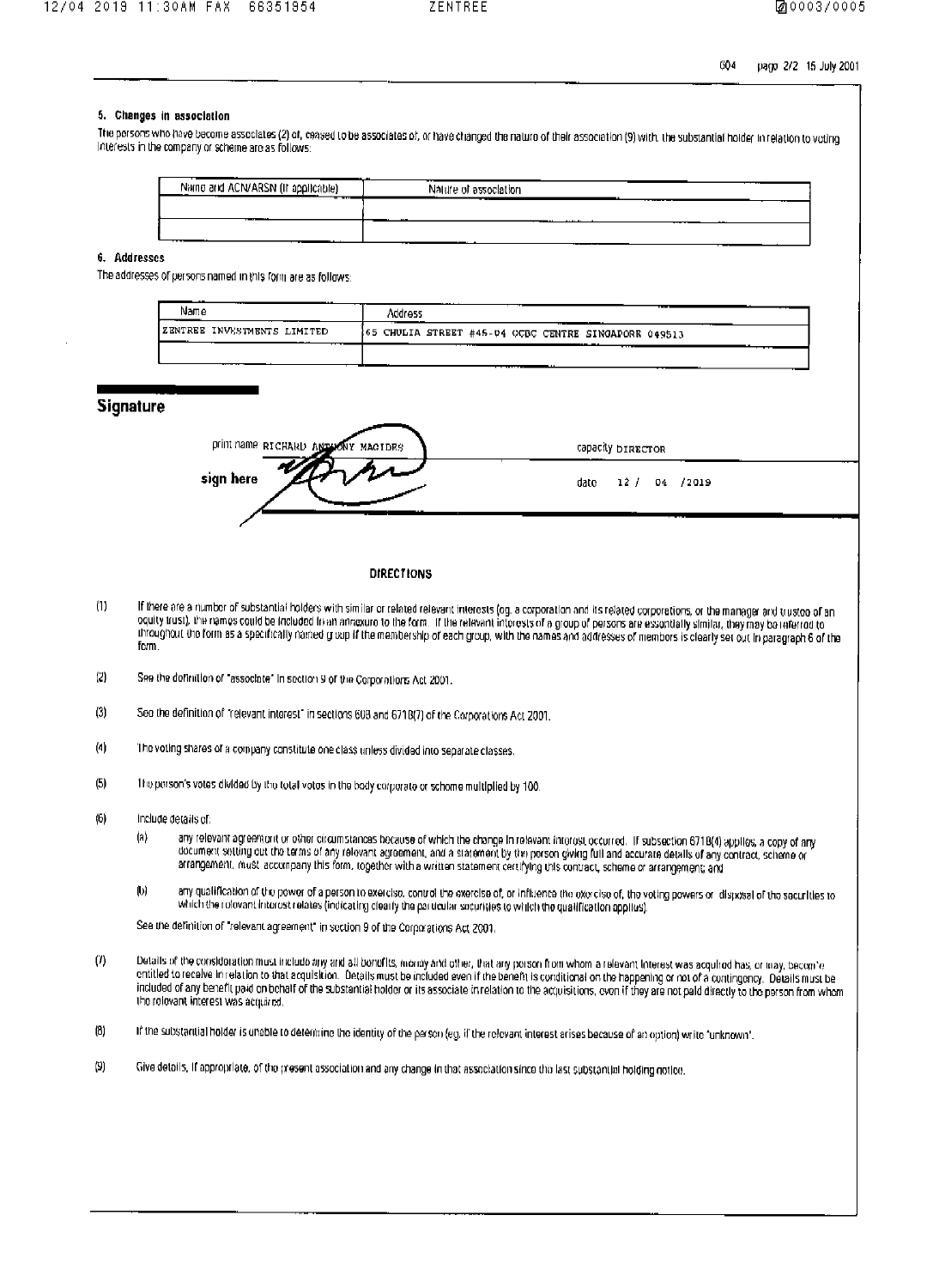$\mathcal{A}^{\mathcal{A}}$ 

## Annexure A - ERA

# This is Annexure A referred to In Form 604

#### $3.$ Changes in relevant interests

| Date of<br>change | Person whose relevant<br>interest changed | Nature of<br>change (6) | Consideration<br>given in<br>relation to<br>change (7) | Class and<br>number of<br>securities<br>affected | Person's votes<br>affected |
|-------------------|-------------------------------------------|-------------------------|--------------------------------------------------------|--------------------------------------------------|----------------------------|
|                   |                                           |                         |                                                        | Ordinary<br>Shares                               |                            |
| 10/4/2019         | Zentree Investments Limited               | Purchase                | 42,062                                                 | 168,500                                          | 168,500                    |
| 9/4/2019          | Zentree Investments Limited               | Purchase                | 14,342                                                 | 55,000                                           | 55,000                     |
| 8/4/2019          | Zentree Investments Limited               | Purchase                | 7,898                                                  | 30,000                                           | 30,000                     |
| 5/4/2019          | Zentree Investments Limited               | Purchase                | 6,576                                                  | 25.319                                           | 25,319                     |
| 4/4/2019          | Zentree Investments Limited               | Purchase                | 598                                                    | 2,210                                            | 2,210                      |
| 3/4/2019          | Zentree Investments Limited               | Purchase                | 3,847                                                  | 14 3 5 2                                         | 14,352                     |
| 2/4/2019          | Zentree Investments Limited               | Purchase                | 14,669                                                 | 54,621                                           | 54,621                     |
| 1/4/2019          | Zentree Investments Limited               | Purchase                | 7.032                                                  | 25,749                                           | 25,749                     |
| 29/3/2019         | Zentree Investments Limited               | Purchase                | 18,289                                                 | 67,749                                           | 67,749                     |
| 28/3/2019         | Zentree Investments Limited               | Purchase                | 16,824                                                 | 60,000                                           | 60,000                     |
| 27/3/2019         | Zentree Investments Limited               | Purchase                | 8,763                                                  | 30,592                                           | 30,592                     |
| 26/3/2019         | Zentree Investments Limited               | Purchase                | 4 19 1                                                 | 14,408                                           | 14,408                     |
| 25/3/2019         | Zentree Investments Limited               | Purchase                | 20,695                                                 | 70 330                                           | 70,330                     |
| 22/3/2019         | Zentree Investments Limited               | Purchase                | 8.760                                                  | 29,238                                           | 29,238                     |
| 20/3/2019         | Zentree Investments Limited               | Purchase                | 7.751                                                  | 26,000                                           | 26,000                     |
| 19/3/2019         | Zentree Investments Limited               | Purchase                | 3,059                                                  | 10,000                                           | 10,000                     |
| 18/3/2019         | Zentree Investments Limited               | Purchase                | 8.656                                                  | 29,707                                           | 29,707                     |
| 15/3/2019         | Zentree Investments Limited               | Purchase                | 10,190                                                 | 34,372                                           | 34,372                     |
| 14/3/2019         | Zentree Investments Limited               | Purchase                | 1.594                                                  | 5,221                                            | 5,221                      |
| 13/3/2019         | Zentree Investments Limited               | Purchase                | 7,329                                                  | 24,806                                           | 24,806                     |
| 12/3/2019         | Zentree Investments Limited               | Purchase                | 55,345                                                 | 186,091                                          | 186,091                    |
| 11/3/2019         | Zentree Investments Limited               | Purchase                | 9.988                                                  | 32,780                                           | 32,780                     |
| 8/3/2019          | Zentree Investments Limited               | Purchase                | 14,491                                                 | 46,711                                           | 46,711                     |
| 7/3/2019          | Zentree Investments Limited               | Purchase                | 7.114                                                  | 23,211                                           | 23,211                     |
| 6/3/2019          | Zentree Investments Limited               | Purchase                | 5,566                                                  | 17,662                                           | 17,662                     |
| 5/3/2019          | Zentree Investments Limited               | Purchase                | 13,930                                                 | 44,987                                           | 44,987                     |
| 4/3/2019          | Zentree Investments Limited               | Furchase                | 2,792                                                  | 8,900                                            | 8,900                      |
| 1/3/2019          | Zentree Investments Limited               | Purchase                | 1.996                                                  | 6,259                                            | 6,259                      |
| 28/2/2019         | Zentree Investments Limited               | Purchaso                | 883                                                    | 2,840                                            | 2,840                      |
| 27/2/2019         | Zentree Investments Limited               | <b>Purchase</b>         | 4949                                                   | 15,606                                           | 15,606                     |
| 26/2/2019         | Zentree Investments Limited               | <b>Purchase</b>         | 1,605                                                  | 5,000                                            | 5.000                      |
| 25/2/2019         | Zentree Investments Limited               | Purchase                | 1251                                                   | 4,090                                            | 4,090                      |
| 22/2/2019         | Zentree Investments Limited               | Purchase                | 4.280                                                  | 13,862                                           | 13,862                     |
| 21/2/2019         | Zentree Investments Limited               | Purchase                | 15                                                     | 48                                               | 48                         |
| 20/2/2019         | Zentree Investments Limited               | Purchase                | 1.544                                                  | 5,047                                            | 5.047                      |
| 19/2/2019         | Zentree Investments Limited               | Purchase                | 20,170                                                 | 64,953                                           | 64 953                     |

Page 1 of 2 (Annexure A)